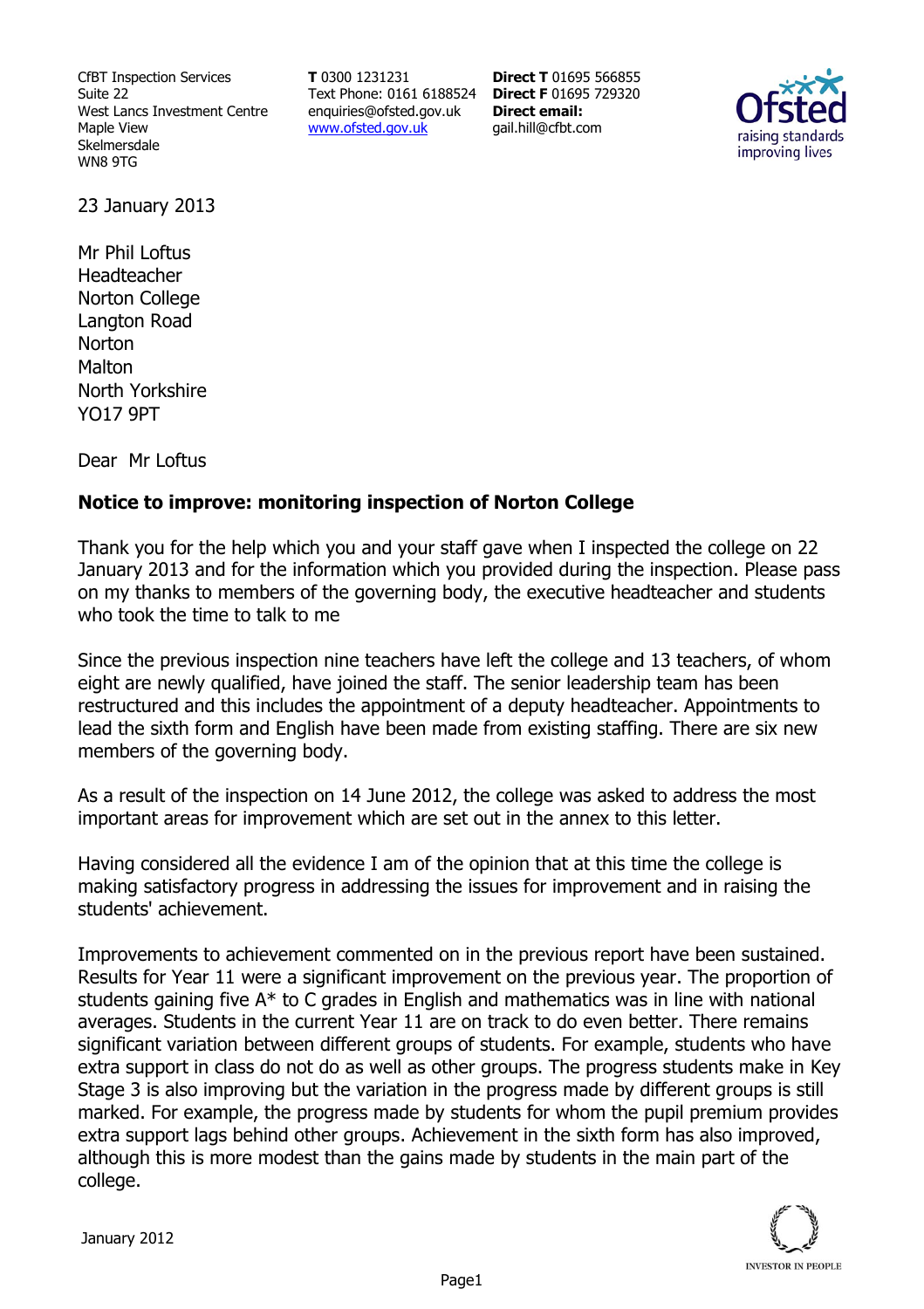

The improvements in achievements have been brought about because the college has focused sharply on improving teaching. Leaders have worked hard to make sure the new teachers understand what is expected of them. Leaders take swift and effective action on the few occasions when teaching is inadequate. The quality of teaching is checked regularly. This supports senior and middle leaders in maintaining an accurate view of the improvements needed in students' work. Teaching in the sixth form has improved because new appointments have brought more secure subject knowledge. A bespoke approach to guiding students onto the right courses in the sixth form has been recently introduced but it is too soon to evaluate the effect this has had on improving students' achievement.

Teachers are keen to improve their practice and they have responded swiftly to the expectations of the headteacher and senior leaders. They consistently plan interesting and active tasks for students. Consequently, students tackle their work enthusiastically and demonstrate self-discipline in solving problems for themselves. For example, teachers took a back seat while Year 12 made compelling arguments in a provoking debate about the ability of the media to portray reality. Students say they are regularly expected to complete more demanding work at home. Their writing skills are improving because teachers ask them to write at length but not all subjects do this well.

Teachers are getting good quality information about students' progress. The new progress leaders and subject leaders are effective in spotting which students are not doing as well as they should. When this happens students get extra help quickly. Teachers' use of the progress information to plan work to meet the needs of all students has not improved enough. Often students complete the same task at the same rate regardless of ability. Consequently, the most able are not challenged enough and the least able struggle to keep up.

The college has begun to improve students' reading and students get regular opportunities to read and discuss what they have read. Students are keen to answer questions but teachers do not routinely expect extended answers or challenge sloppy speech.

Students are appreciative of the changes the college has made since the previous inspection. They say all teachers use the new 'behaviour charter' well and this helps them to show how well they can behave when they are trusted to work in groups. Teachers are getting better at helping students to check the quality of their own work and working out what they need to do next. Lessons are providing better opportunities to promote students' social, moral, spiritual and cultural development. Some subjects do this very well. For example, in art, students in Year 9 made models following independent research about how bullying can affect young people's lives.

The governing body and trustees have wasted no time in reviewing the work they do in holding the college to account. They regularly visit lessons and look at students' work. During their meetings with senior staff, members of the governing body ask more searching questions and this helps them in building an accurate view of how well the college is doing.

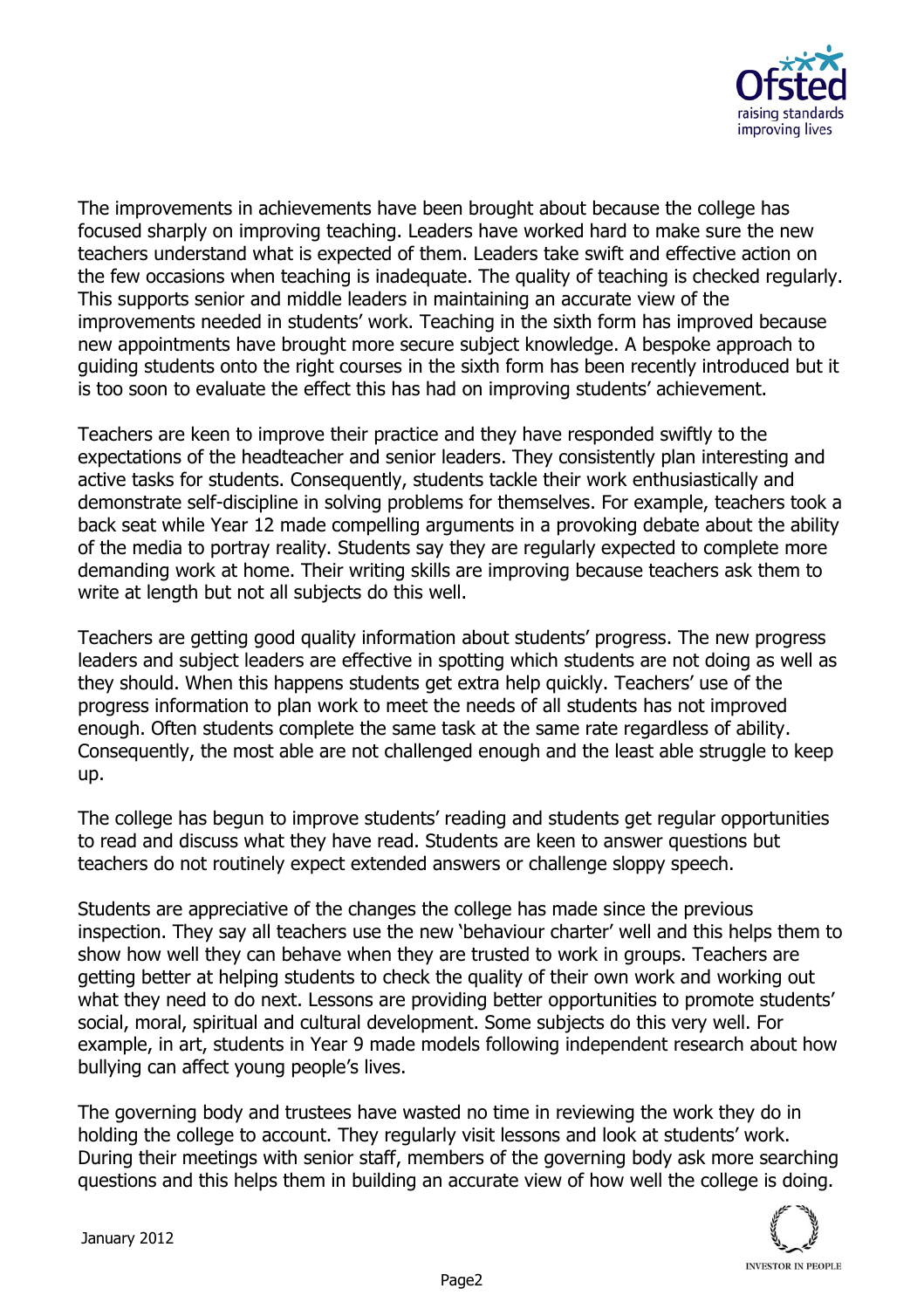

The sponsor's statement of action is fit for purpose and provides helpful milestones and guidance for senior leaders. The support offered by the executive headteacher has been used effectively to ensure senior and middle leaders maintain a candid evaluation of the work of the college. The college leaders have stopped working in other schools to focus on the needs of Norton College. The governing body and the sponsor are exploring how the college's partners could support middle leaders in developing their skills.

I hope that you have found the visit helpful in promoting improvement in your school. This letter will be posted on the Ofsted website.

Yours sincerely

Mrs Joan Hewitt **Her Majesty's Inspector**